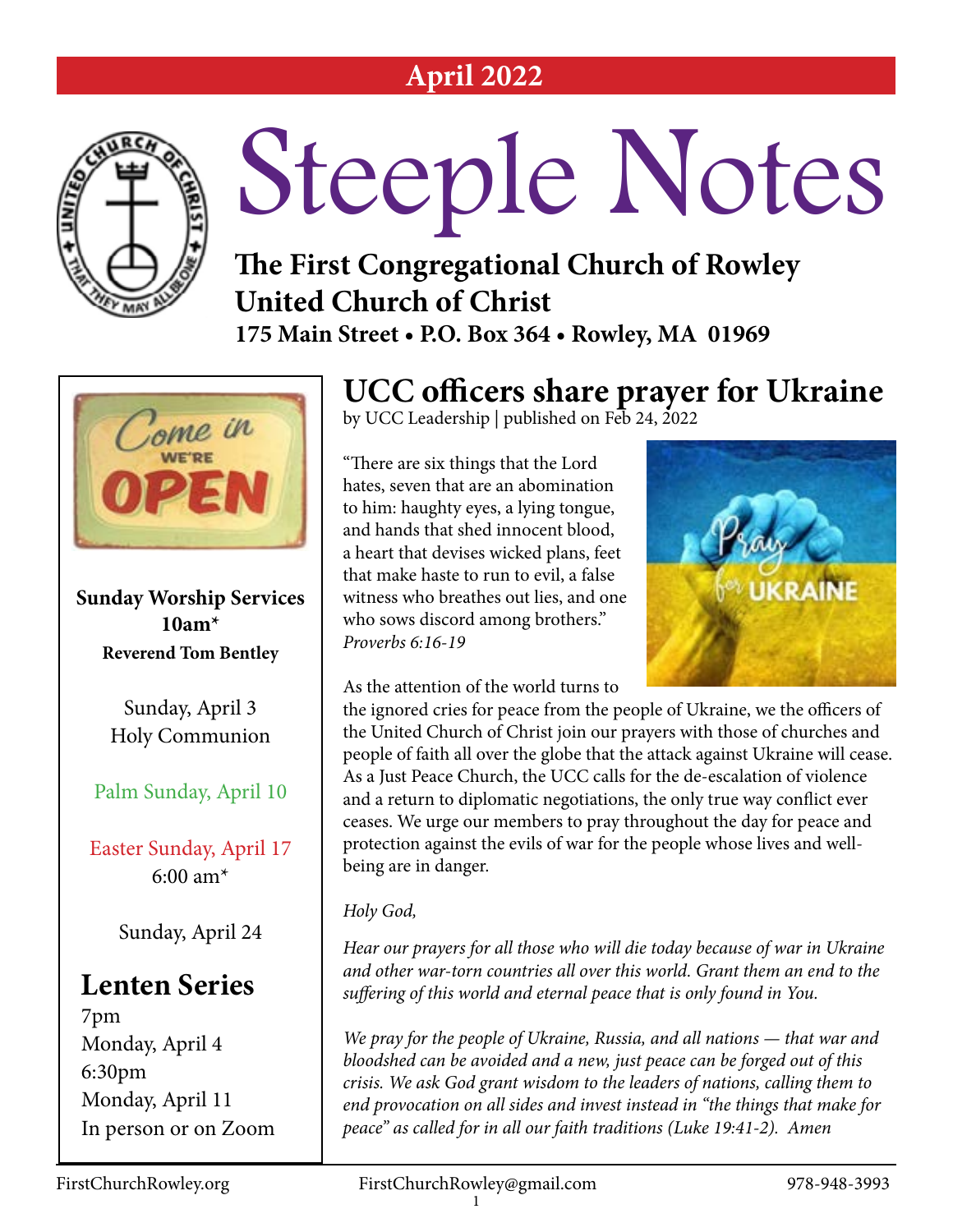



*On* March 3rd The corpus, or body of the crucified Christ, from the Armenian Cathedral in Lviv was removed and hidden in a bunker in case of shelling. Thus began the world's Lenten Journey for this desperate year of 2022.

The photo eerily recalls medieval paintings of the 14th Century "station" where the body of Jesus Is taken down from the cross.

Sometimes the divine love of God must hide in a bunker with the suffering and afflicted who are victims of the cruelty of the oppressors who remain on top.

The 14th century was a horrific hundred years of war and deadly plagues. When the pandemic of the

#### **Easter in Ukraine**



black death toll reached staggering numbers, people began to blame the condition on the Jews, the rich, and even the Catholic Church.

How strange it is that in our current time we hear echoes of the same blame directed at the same parties.

Also, along with this suffering long ago, there emerged a strange narrative which promoted belief in witchcraft.

I suggest our modern equivalent is the explosion of conspiracy theories now filling the social media platforms.

My prayer for these days before the Easter miracle is that in our hiding in the dark passages of our lives we may understand the corruption which is happening on the surface. We are under seige by a legion who must be recognized as Christian fascists. They celebrate the rule of Vladimir Putin. They use Christian language. They condemn globalism and the inclusivity of democracy.

The violence in Ukraine is forcing us to have - as we say - a "come to Jesus moment". Can we see Him In the persecuted people in that war torn country? Can we see their brokenness as His fractured body? Can our hearts melt to lovingly take Him into our care? Can we believe that if we do take custody of His broken body, new life will rise again to champion justice- marked by truth and compassion? Can we as a church have the courage to say on Easter morning "He is risen indeed"…and then climb out of our bunker to live the way He calls us to live?

In due time we shall see…

*Grace and Peace to You In the Journey...*

Rev. Tom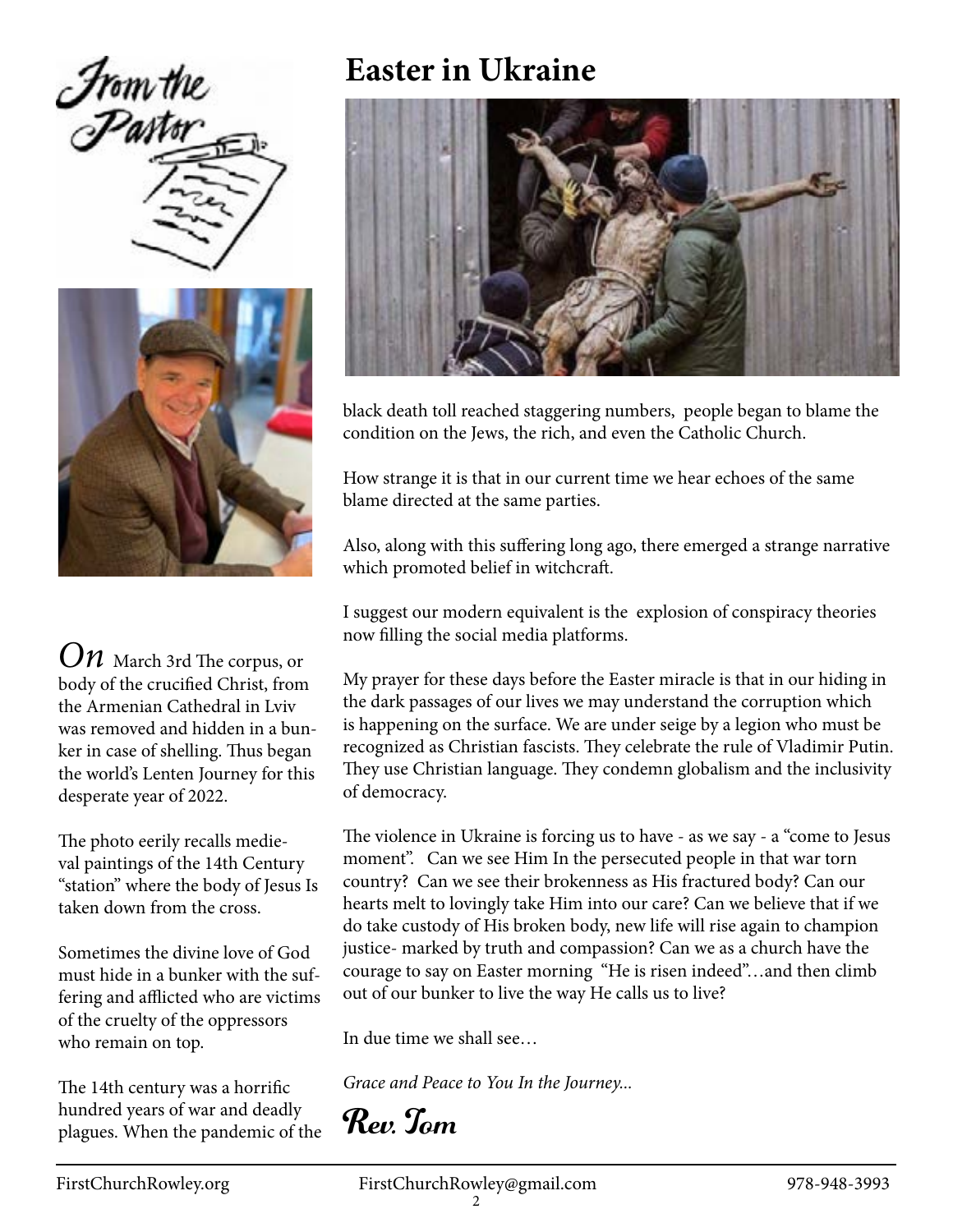## Fellowship Thrift Shoppe

#### 4 Thrifting Tips

from masterclass.com/articles/hot-to-thrift-shop

**1.** Sell or donate before you buy. Selling (or donating) a few items that you are no longer using can help you save money for your thrifting and create storage space for your upcoming purchases.

#### **P A N C A K E B R E A K F A S T Saturday, April 9 8:00-9:30am**

**Fluffy delicious pancakes and toppings, Bacon, Turkey Sausage Coffee and Juice**

**\$8 free for kids under**

**6yrs**

**2.** Dress appropriately. Many thrift stores don't have fitting rooms, so you might need to wear something you can easily slip secondhand clothing over to try on. Secondhand stores usually don't offer refunds, so you want to make sure your clothing fits before you buy it.

**3.** Give yourself a clear goal. Thrift shopping should be about finding things you need, not meandering around looking to collect items. Take note of the things you already own, then make a mental list of the things you're looking for. If you need to, take pictures with your smartphone to help you remember what you have and what you want.

**4.** Avoid impulse buys. Thrift stores may have low prices, but it can start to add up if you buy enough items. Set a budget and leave your cards at home. Taking a cash-only approach will help you stick to your list of needs and help you avoid overspending.

Open for Shopping and Donations Thursdays 3-6:00pm & Saturdays 9am-1:00pm

Contact Paul Chang 857-206-0792 about donations.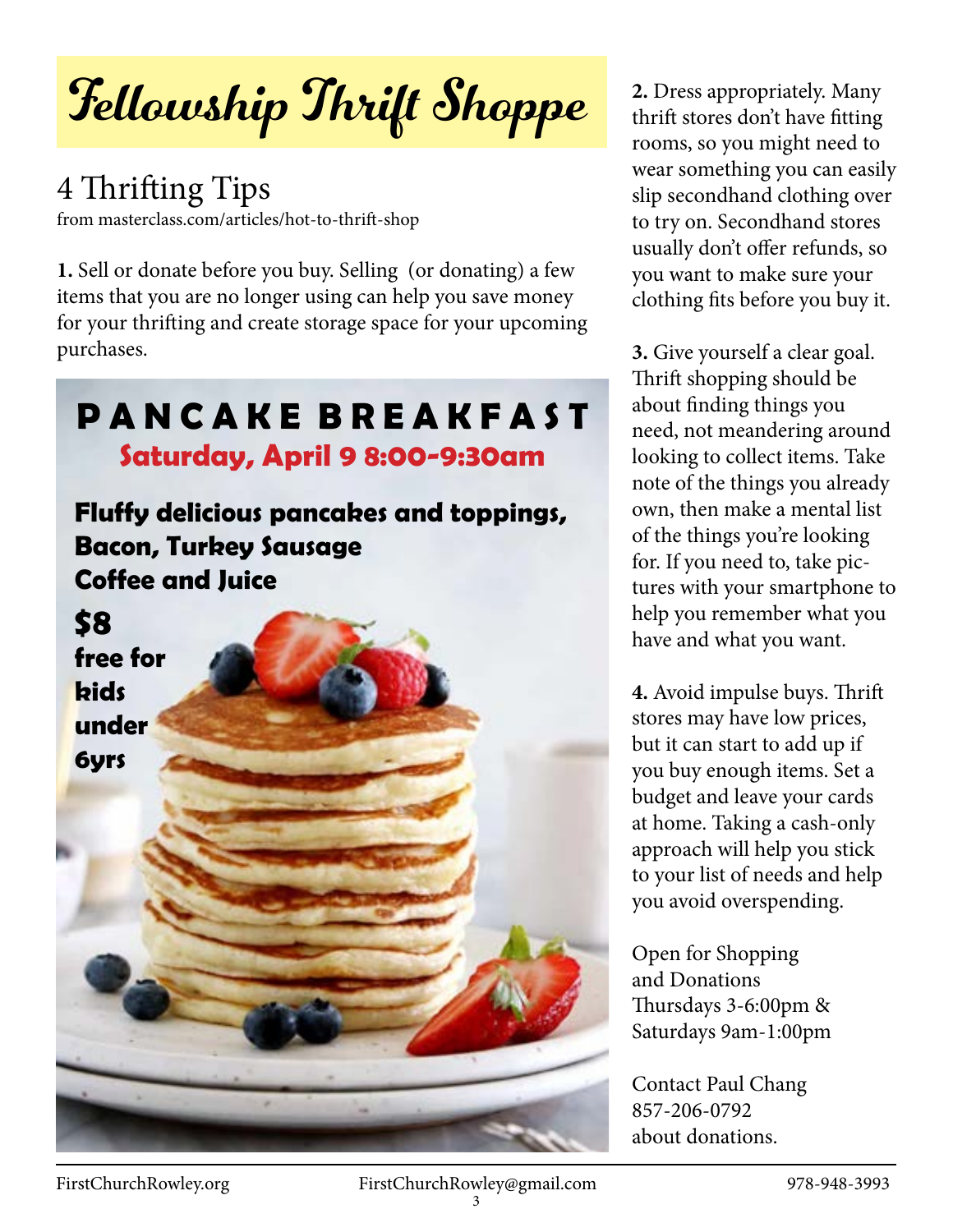### **April Office Hours**

#### **Monday, Wednesday & Thursday 10am-3pm**

email: FirstChurchRowley@gmail.com

> Facebook and Instagram: @FirstChurchRowley #FCRowleyCares

**Happy Anniversary Billy & Ellie Manning 4/24**



| Jerry Schmidt            | 4/5  |
|--------------------------|------|
| Sara Stafford            | 4/11 |
| Nicholas Morris          | 4/16 |
| Les Warren               | 4/16 |
| <b>Scott Gebow</b>       | 4/19 |
| Sabba & Sara Whitmore    | 4/23 |
| <b>Beverley Phillips</b> | 4/28 |
| Sean Pyburn              | 4/28 |
|                          |      |



## **Fundraiser**

**50%** of proceeds to help Ukrainian Missions that Doug Stoddard, a former missionary in Ukraine has vetted.

**50%** of proceeds to benefit the Missions Fund for local missions.

### **Saturday, April 2nd 10am-1pm**

Contact Danby to donate or more info danbywhitmore@gmail.com

FirstChurchRowley.org FirstChurchRowley@gmail.com 978-948-3993 4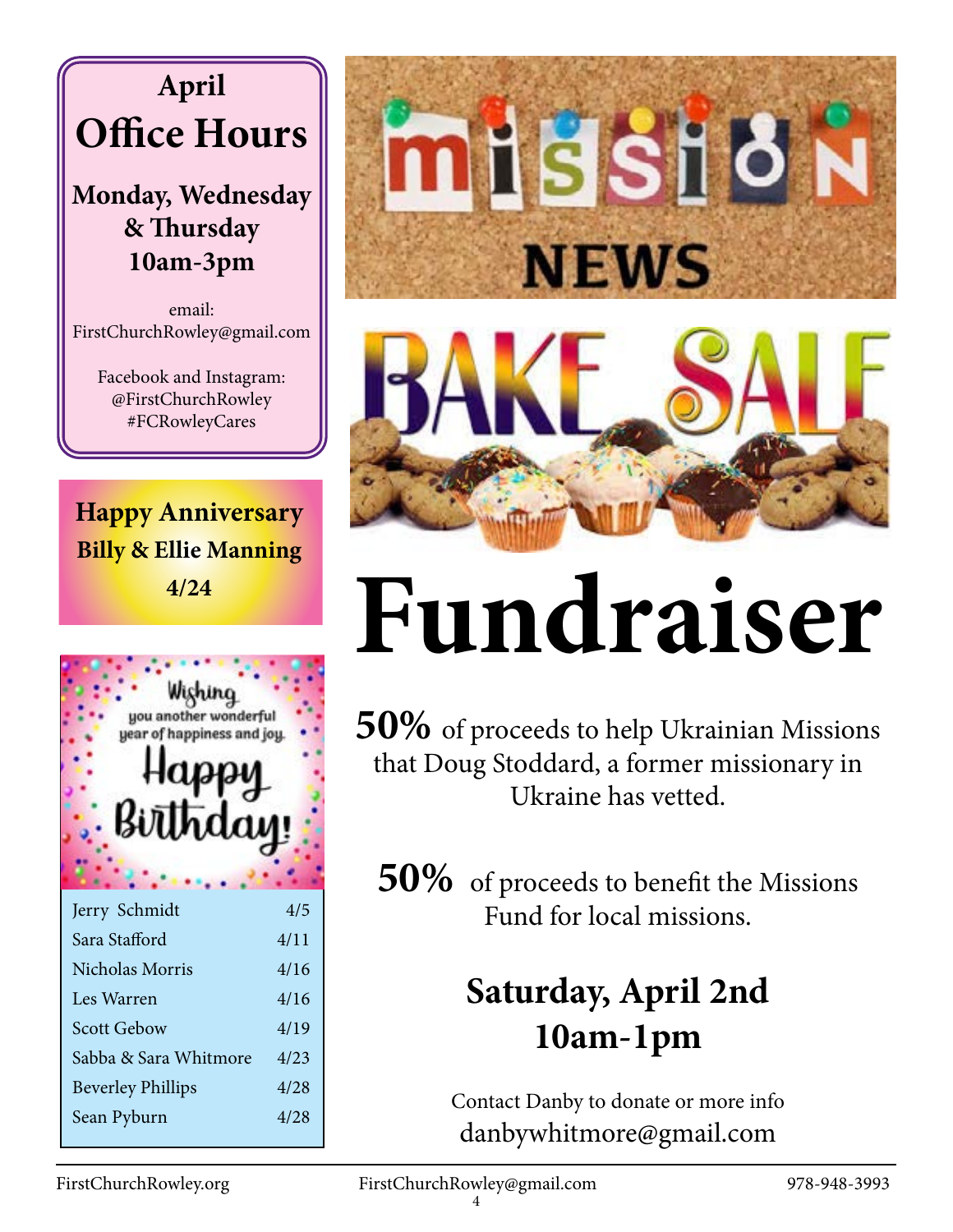We have some exciting things happening this month. We hope you can join us for an Easter egg hunt on Saturday April 16th hosted by our Missions Committee. All ages are welcome to hunt for eggs, so don't forget your basket! We are also so happy to announce our "Pets Unleashed" Vacation Bible School on Saturday April 30th with Patti Cummings. We will have a bible story, snack, games, a craft, and even adopt your very own special friend to take home! See the attached flyer for more information on this fun program. We hope to see you there!

Below you will find our lesson on Easter as we celebrate the Resurrection of Jesus. See you soon at the church!

Please contact Amy Hanson at aleehanson@hotmail.com or Shawna in the church office if you would like more information about Sunday School or Youth Group.



Saturday, April 16

11:00 am Bring your basket or bag



**Luke 24:1-12**

Mary Magdalene, Joanna, Mary the mother of James, and the other women were very sad. Jesus had been killed on a cross. They wanted to prepare his body, so very early on Sunday morning, the women went to Jesus's tomb. But when the women got there, they found the stone rolled away.

When they went inside of the tomb, they didn't find Jesus's body. Suddenly, two angels appeared. The women were afraid. The angels said, "Why are you looking for Jesus here? He isn't here. He has risen!" The women ran to the disciples and told them what had happened at Jesus's tomb.

The disciples didn't believe the women. Peter ran to the tomb. When he looked inside, all he saw was the linen cloth. He went back home wondering what had happened.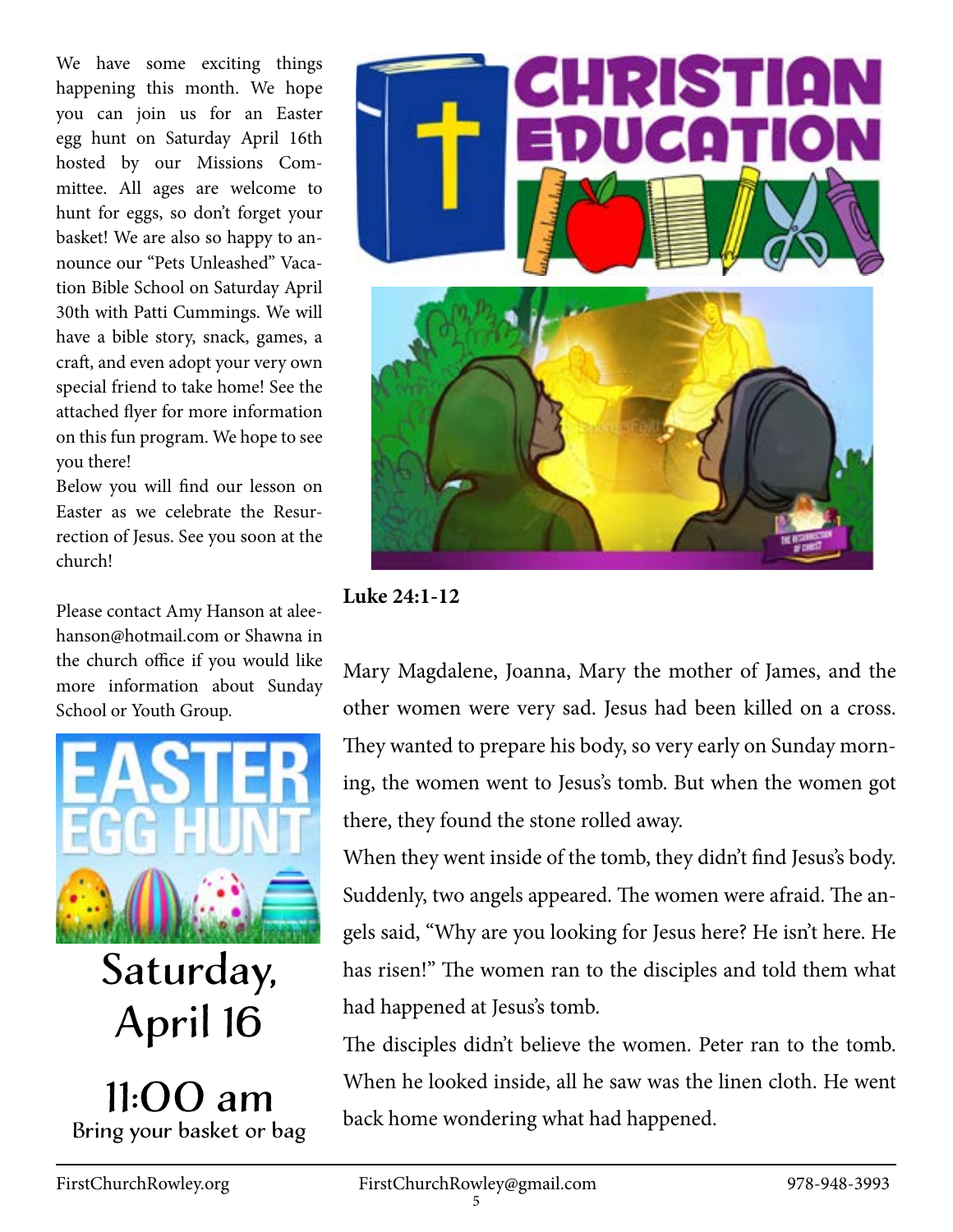

## Saturday, April 30 **\*** 10am-Noon at First Church of Rowley

#### **Vacation Bible School Event**

The Bible lesson is form Genesis 1. The story of creation, keying in on God putting us in charge of taking care of all of HIS creatures. Geared towards Pre-K-2nd grade, and all are welcome. The event includes the Bible story, games, crafts, and snacks.

#### **Blessing of the Pets at noon with Reverend Tom**

Parents come back with your pets, if you do not have a pet, or your pet is not good around other pets, you can bring a stuffed pet from home or adopt a small stuffed dog at the event (Noontime)

#### **175 Main Street, Rowley, MA**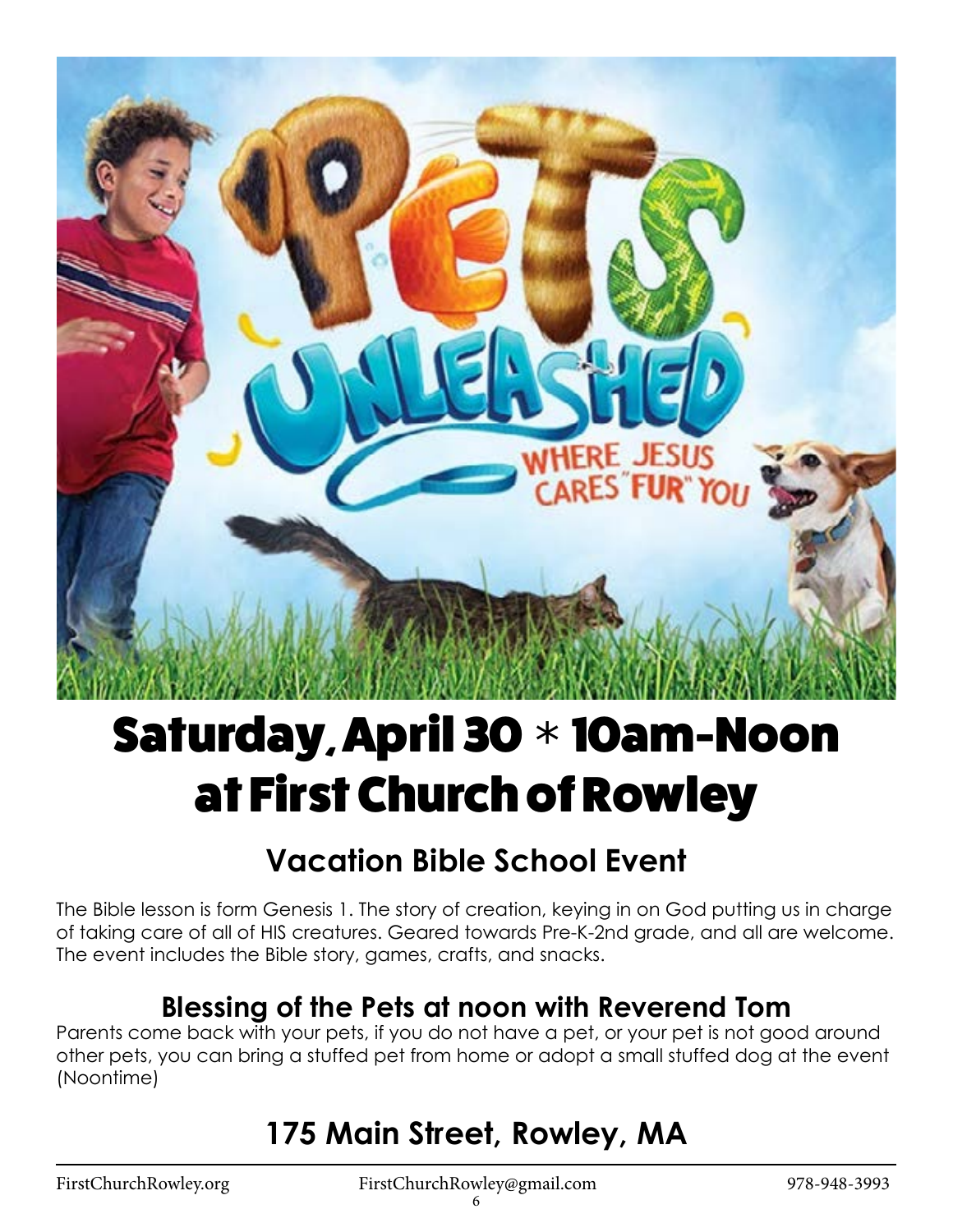#### **First Congregational Church, U.C.C. Rowley, Massachusetts March 15, 2022**

To: The Members and Friends, First Congregational Church, U.C.C., Rowley, Massachusetts

The 382nd Annual Meeting of the church will be held on Sunday, April 24, 2022 beginning no earlier than 8:30 a.m. immediately before the 10:00 a.m. worship service. A continental breakfast will be served at 8:00 a.m.

Items on the agenda for the business meeting are:

1. To hear and act on annual reports of the various officers, boards, and committees from the previous year.

2.To hear and act upon the report of the Nominating Committee (elections).

3. To hear a report regarding the "All Church Meetings"

4.To hear a report regarding the "Monument at the Minister's Woodlot"

5.To hear and act upon any other business which may properly come before the church membership.

Respectfully submitted,

*David E. Irving* David E. Irving, Clerk

## The Power of Prayer

Whenever there is a need for spiritual support, you are encouraged to call anyone on the Prayer Chain with your concerns and they will inform the others so that our prayers of love and support can be with you immediately.

*The Prayer Chain members are as follows:* 

Patti Cummings .................(978) 948-8176 Kay Dalzell ..........................(978) 948-2674 David & Donna Irving ......(978) 948-7020 Nicola Pyburn ....................(978) 948-2598 Ken Sanford ........................(978) 948-2847 Jerry & Nancy Schmidt .....(978) 388-1417 Les Warren ..........................(978) 352-7551

Please pray for.... Beverley Phillips, Pat and Steve True Denise, Mary Hartman Kim Cyr, Millie Gates Margaret Niska, Robert Chapman Joyce Ernstrom